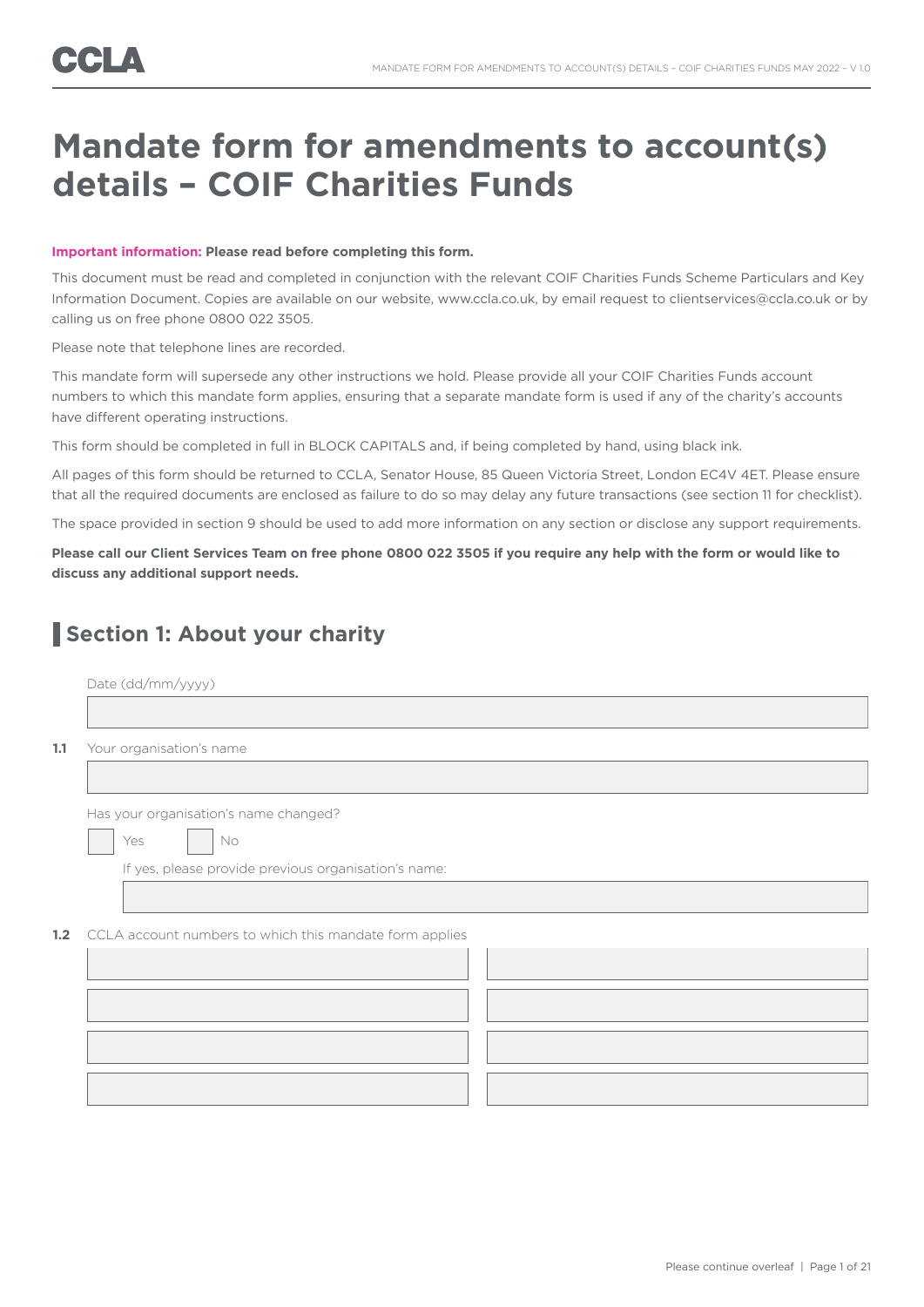| 1.3  | Is your charity registered with the Charity Commission for England & Wales, the Charity Commission for Northern Ireland,<br>or the Office of the Scottish Charity Regulator (OSCR)?              |
|------|--------------------------------------------------------------------------------------------------------------------------------------------------------------------------------------------------|
|      | ▶ Please go to 1.4<br>No<br>▶ Please go to 1.5<br>Yes                                                                                                                                            |
| 1.4  | Charity's registration number                                                                                                                                                                    |
|      | ▶ Please go to 1.6                                                                                                                                                                               |
| 1.5  | HM Revenue & Customs reference number confirming charitable status<br>(You do not have to complete this section if you have provided a Charity Commission registration number in 1.4)            |
|      | Note: correspondence from HMRC showing your charity's name or parish, address and HMRC reference number must<br>be supplied in order to confirm charitable status.                               |
| 1.6  | Does your charity have an office address?                                                                                                                                                        |
|      | ▶ Please go to 1.7<br>▶ Please go to 1.8<br>Yes<br>No.                                                                                                                                           |
| 1.7  | Charity's office address                                                                                                                                                                         |
|      |                                                                                                                                                                                                  |
|      |                                                                                                                                                                                                  |
|      | Postcode                                                                                                                                                                                         |
|      |                                                                                                                                                                                                  |
|      | General email address                                                                                                                                                                            |
|      |                                                                                                                                                                                                  |
|      | I agree to CCLA retaining my email information until I request otherwise, on the understanding that my data will only<br>be used according to terms stated on page 21 and will be held securely. |
| 1.8  | Is your charity also registered as a limited company?                                                                                                                                            |
|      | ▶ Please complete sections 1.9, 1.10 and 1.11<br>▶ Please go to 1.12<br>Yes<br>No.                                                                                                               |
|      | 1.9 Company registration number                                                                                                                                                                  |
|      |                                                                                                                                                                                                  |
|      | 1.10 Company name (if different from organisation name provided in 1.1)                                                                                                                          |
|      |                                                                                                                                                                                                  |
| 1.11 | Company's registered address (if different from charity's office address provided in 1.7)                                                                                                        |
|      |                                                                                                                                                                                                  |
|      |                                                                                                                                                                                                  |
|      | Postcode                                                                                                                                                                                         |
|      |                                                                                                                                                                                                  |
|      | 1.12 When does your charity's financial year end? (dd/mm)                                                                                                                                        |
|      |                                                                                                                                                                                                  |
|      |                                                                                                                                                                                                  |

*Note: Deposit Fund statements are issued quarterly at the end of March, June, September and December. Statements for the unitised funds and Deposit Fund certificates of balance are issued half yearly and can be sent to coincide with your year-end.*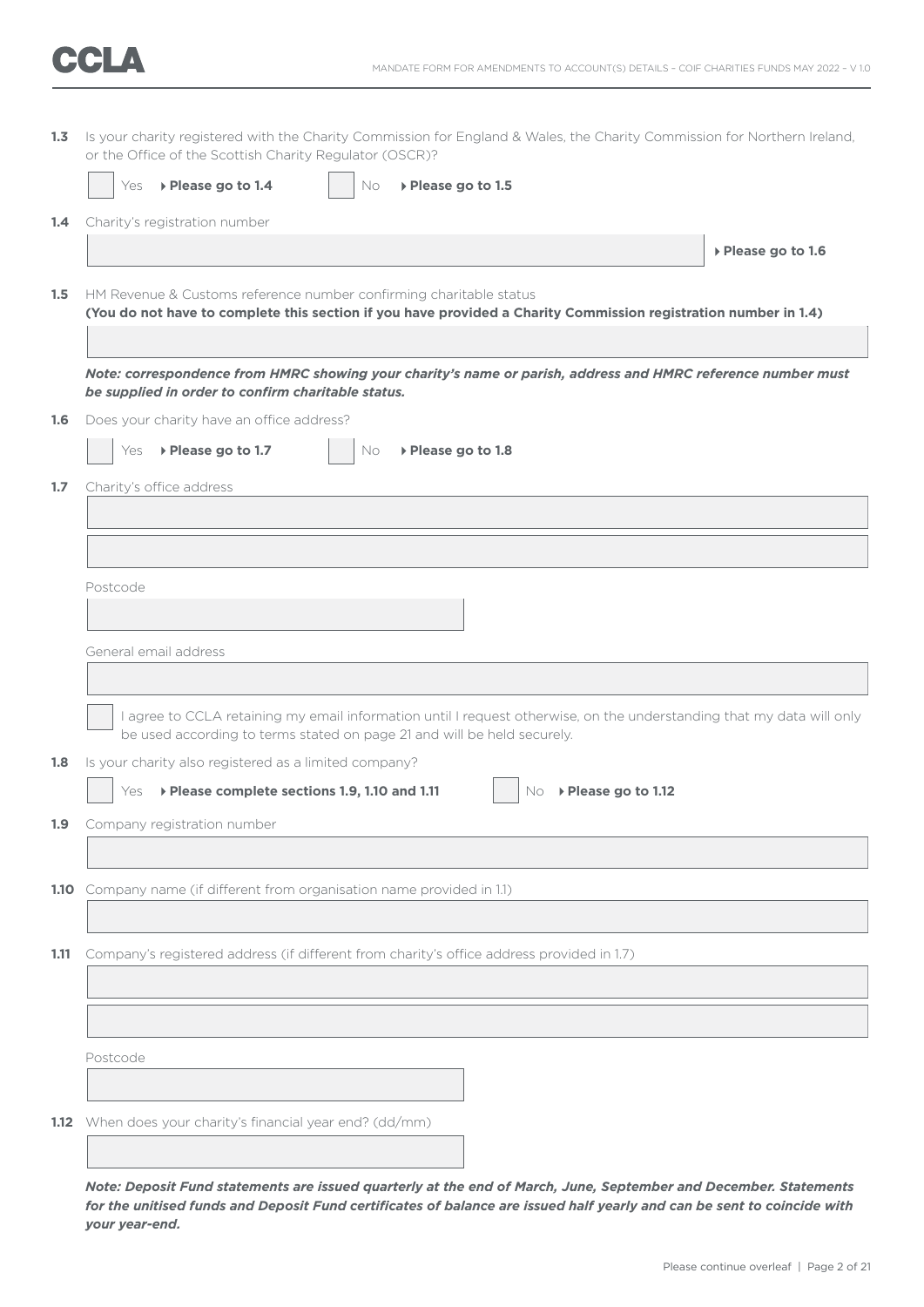| Section 2: Changes to your charity structure |                                                       |                                                                                                              |                            |
|----------------------------------------------|-------------------------------------------------------|--------------------------------------------------------------------------------------------------------------|----------------------------|
| 2.1                                          |                                                       | Has the legal structure of the charity changed to a limited company or charitable incorporated organisation? |                            |
|                                              | Yes > Please go to 2.2                                | No > Please go to section 3                                                                                  |                            |
|                                              | 2.2 Is the company limited by shares or by guarantee? |                                                                                                              |                            |
|                                              | Shares > Please go to 2.3                             | Guarantee ▶ Please go to 2.4                                                                                 |                            |
| 2.3                                          |                                                       | Does any individual or entity hold or control 25% or more of the shares or voting rights of the company?     |                            |
|                                              | Yes                                                   | No                                                                                                           |                            |
|                                              | If yes, please add their details below:               |                                                                                                              |                            |
|                                              | Name                                                  |                                                                                                              | Date of birth (dd/mm/yyyy) |
|                                              |                                                       |                                                                                                              |                            |
|                                              | Position                                              |                                                                                                              | Shareholding               |
|                                              |                                                       |                                                                                                              | $\%$                       |
|                                              | Home address                                          |                                                                                                              |                            |
|                                              |                                                       |                                                                                                              |                            |
|                                              |                                                       |                                                                                                              |                            |
|                                              |                                                       |                                                                                                              |                            |
|                                              | Postcode                                              |                                                                                                              |                            |
|                                              |                                                       |                                                                                                              |                            |
|                                              | Name                                                  |                                                                                                              | Date of birth (dd/mm/yyyy) |
|                                              |                                                       |                                                                                                              |                            |
|                                              | Position                                              |                                                                                                              | Shareholding               |
|                                              |                                                       |                                                                                                              | $\%$                       |
|                                              | Home address                                          |                                                                                                              |                            |
|                                              |                                                       |                                                                                                              |                            |
|                                              |                                                       |                                                                                                              |                            |
|                                              |                                                       |                                                                                                              |                            |
|                                              | Postcode                                              |                                                                                                              |                            |
|                                              |                                                       |                                                                                                              |                            |
|                                              | Name                                                  |                                                                                                              | Date of birth (dd/mm/yyyy) |
|                                              |                                                       |                                                                                                              |                            |
|                                              | Position                                              |                                                                                                              | Shareholding               |
|                                              |                                                       |                                                                                                              | $\%$                       |
|                                              | Home address                                          |                                                                                                              |                            |
|                                              |                                                       |                                                                                                              |                            |
|                                              |                                                       |                                                                                                              |                            |
|                                              |                                                       |                                                                                                              |                            |
|                                              | Postcode                                              |                                                                                                              |                            |
|                                              |                                                       |                                                                                                              |                            |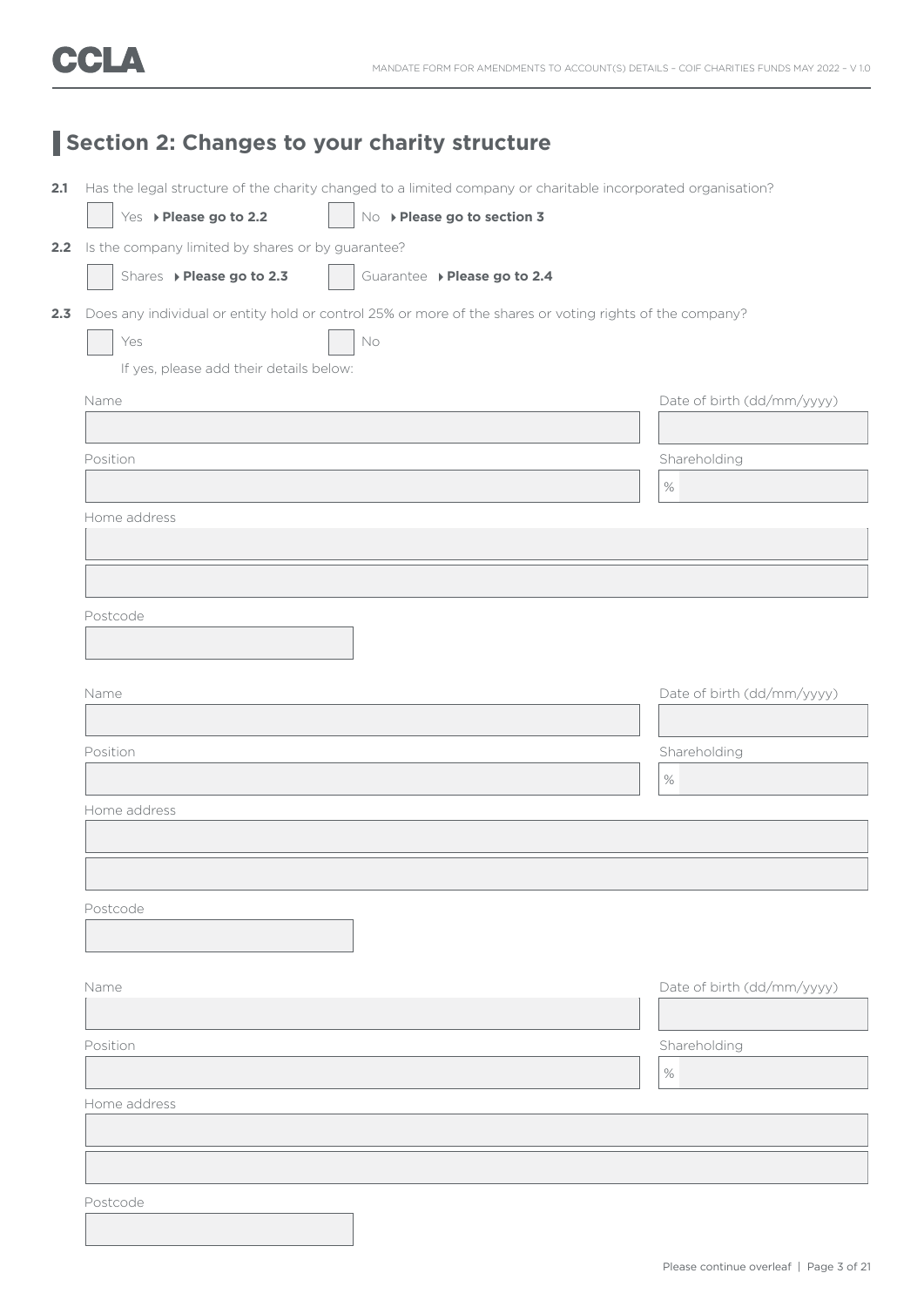| Name         | Date of birth (dd/mm/yyyy) |
|--------------|----------------------------|
|              |                            |
| Position     | Shareholding               |
|              | $\%$                       |
| Home address |                            |
|              |                            |
|              |                            |
| Postcode     |                            |
|              |                            |

**2.4** Please provide the name, date of birth and address of all trustees/executive directors of the charity/company.

 If your charity is registered with the Charity Commission, the 'Super User' with access to the Charity Commission records can copy the full information that we require about the trustees from the Charity Commission Register and send a copy of this information with the form.

| Name         | Date of birth (dd/mm/yyyy) |
|--------------|----------------------------|
|              |                            |
| Position     |                            |
|              |                            |
| Home address |                            |
|              |                            |
|              |                            |
| Postcode     |                            |
|              |                            |
|              |                            |
| Name         | Date of birth (dd/mm/yyyy) |
|              |                            |
| Position     |                            |
|              |                            |
| Home address |                            |
|              |                            |
|              |                            |
| Postcode     |                            |
|              |                            |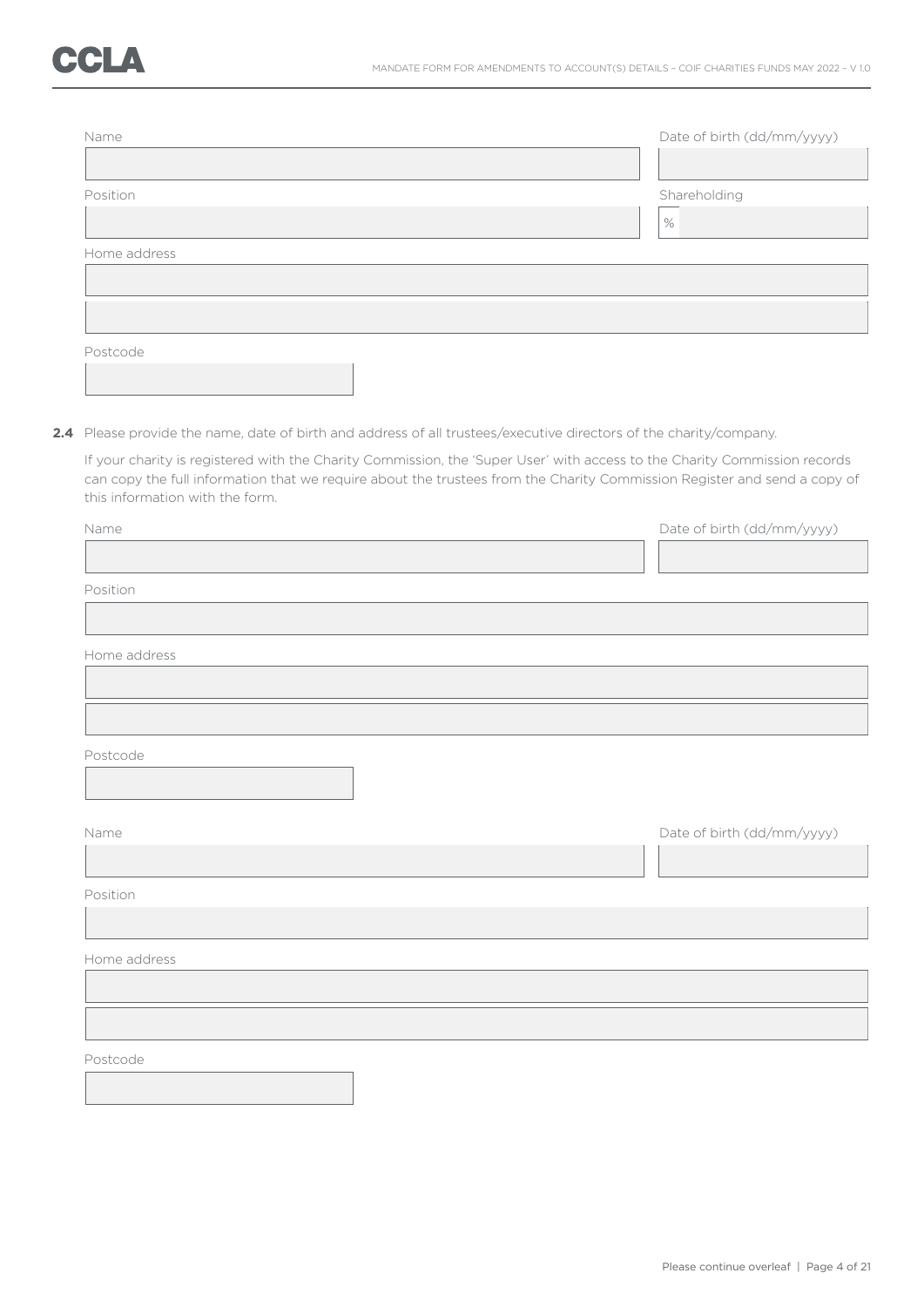| Name         | Date of birth (dd/mm/yyyy) |
|--------------|----------------------------|
|              |                            |
| Position     |                            |
| Home address |                            |
|              |                            |
|              |                            |
| Postcode     |                            |
| Name         | Date of birth (dd/mm/yyyy) |
| Position     |                            |
| Home address |                            |
|              |                            |
| Postcode     |                            |
| Name         | Date of birth (dd/mm/yyyy) |
| Position     |                            |
| Home address |                            |
|              |                            |
| Postcode     |                            |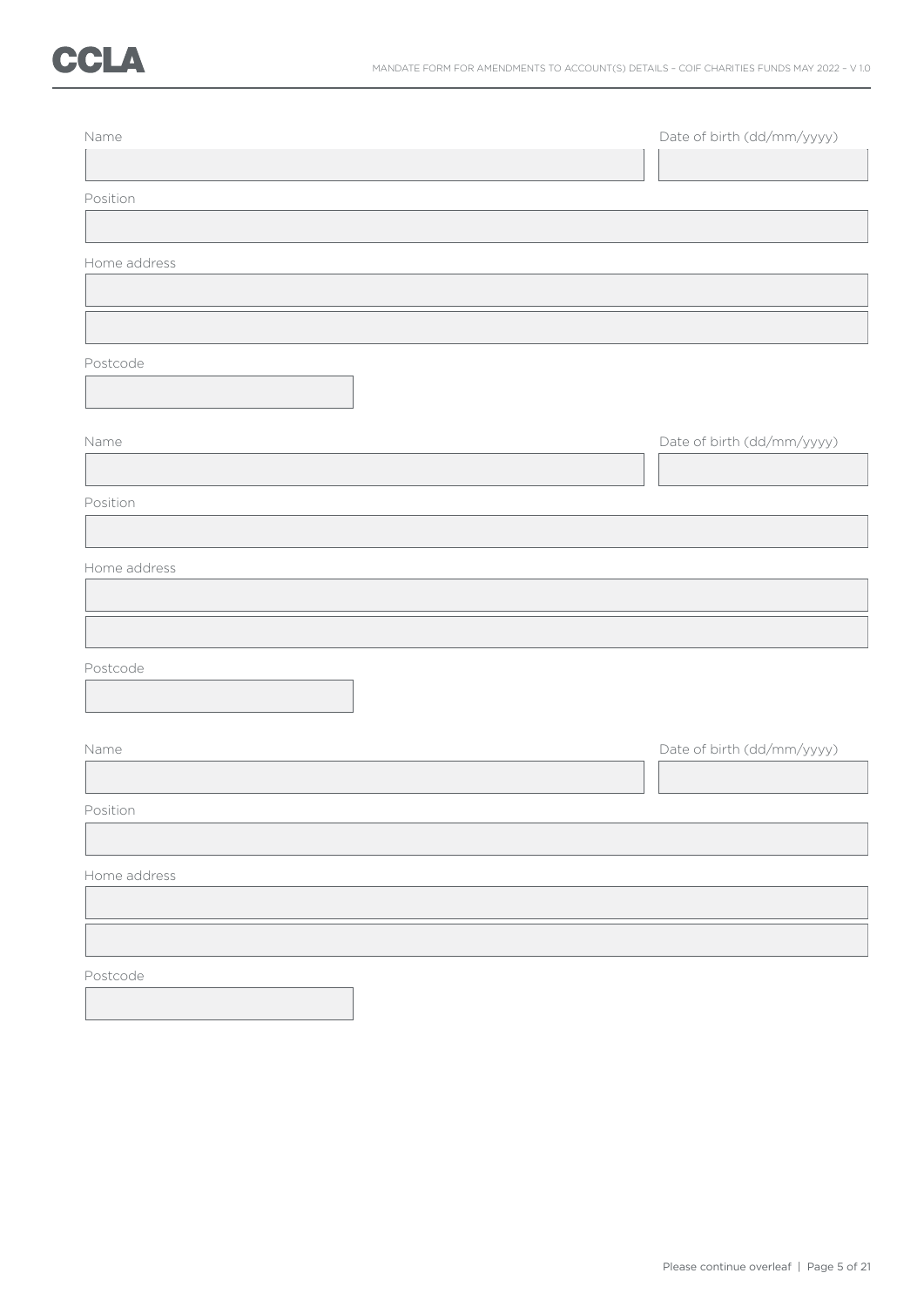| Name         | Date of birth (dd/mm/yyyy) |
|--------------|----------------------------|
| Position     |                            |
|              |                            |
| Home address |                            |
|              |                            |
|              |                            |
| Postcode     |                            |

### *Please use the additional information section or a separate sheet if necessary.*

**2.5** Names of individuals who exercise control over the management of the charity/company **who are not trustees/executive directors** (e.g Head of Finance etc).

| Name         | Date of birth (dd/mm/yyyy) |
|--------------|----------------------------|
|              |                            |
| Position     |                            |
|              |                            |
|              |                            |
| Home address |                            |
|              |                            |
|              |                            |
|              |                            |
| Postcode     |                            |
|              |                            |
|              |                            |
| Name         | Date of birth (dd/mm/yyyy) |
|              |                            |
|              |                            |
| Position     |                            |
|              |                            |
| Home address |                            |
|              |                            |
|              |                            |
|              |                            |
| Postcode     |                            |
|              |                            |
|              |                            |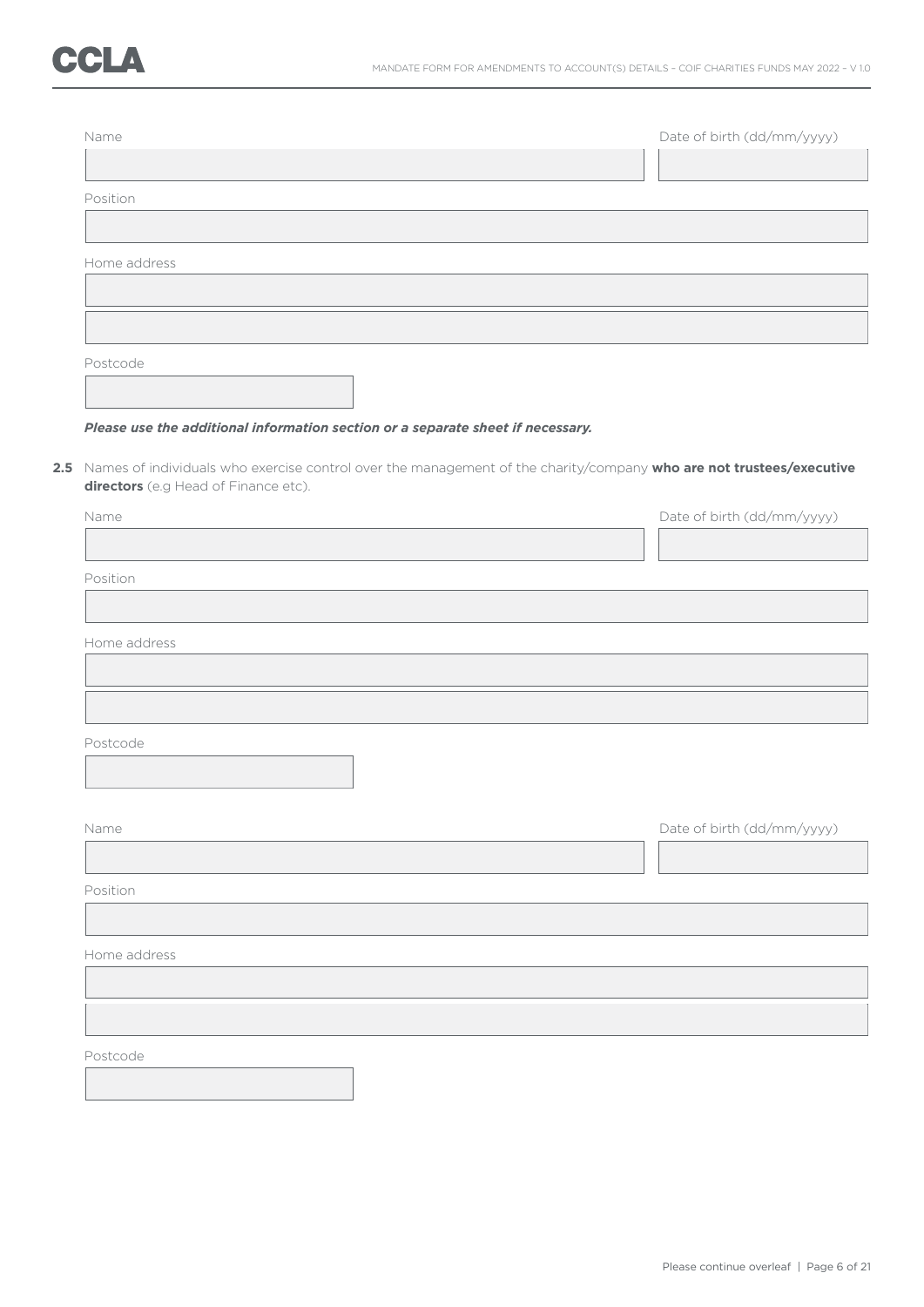| Name         | Date of birth (dd/mm/yyyy) |
|--------------|----------------------------|
|              |                            |
| Position     |                            |
|              |                            |
| Home address |                            |
|              |                            |
|              |                            |
| Postcode     |                            |
|              |                            |
|              |                            |
| Name         | Date of birth (dd/mm/yyyy) |
|              |                            |
| Position     |                            |
|              |                            |
| Home address |                            |
|              |                            |
|              |                            |
| Postcode     |                            |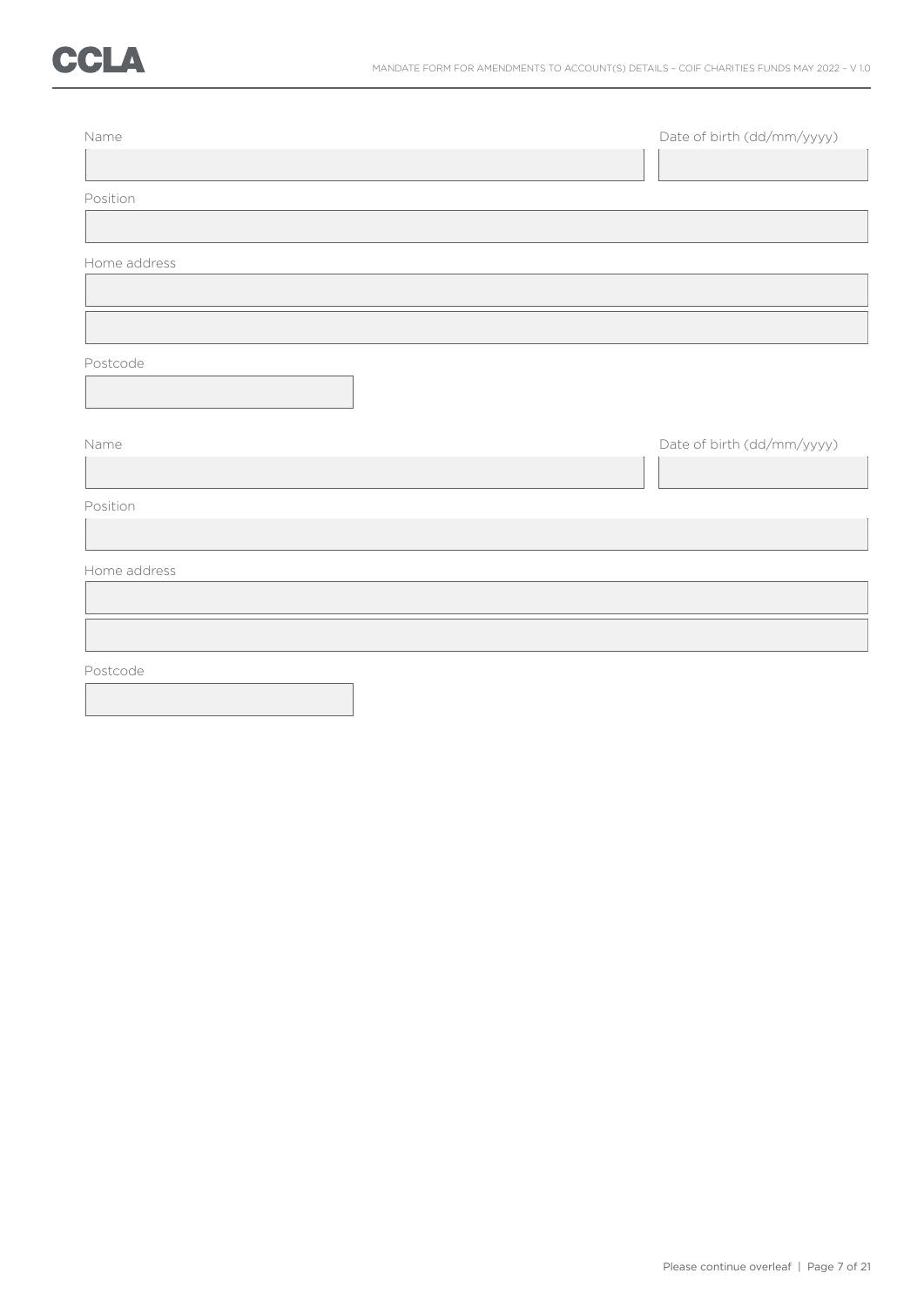### **Section 3: Trustees/executive directors' authorisation**

This section must be read, completed and signed by **a minimum of two trustees/executive directors who have the authority to act on behalf of the charity**. The trustees signing this section on behalf of a registered charity must be named on the Charity Commission register. Executive directors, such as CEOs, should be named as directors on the Companies House register.

### **Please note that CCLA adheres to Charity Commission guidance that all accounts should be operated by at least two authorised signatories.**

#### **Anti-money laundering**

You may be asked to provide documentation to assist CCLA in verifying the identity of any individuals/entities referenced in this form in accordance with regulatory requirements. This is normally done using electronic means but occasionally extra documents may be required from you to complete this process.

#### **Declarations:**

We represent, warrant and undertake that:

- The charity remains eligible to invest in the COIF Charities Funds and indemnifies CCLA against any liabilities arising out of its ineligibility.
- We have read and understood the contents of the COIF Charities Fund Scheme Particulars and the Key Information Document for each fund we are invested in.
- We are authorised to act on behalf of the charity.
- All trustees/executive directors, persons with significant control/influence over the charity and holders of 25% or more of the shares of the company (stated in this form) are known to us.
- To the best of our knowledge none of our trustees or authorised signatories are Politically Exposed Persons ("an individual who is or has, at any time in the preceding year, been entrusted with prominent public functions, or an immediate family member, or a known close associate, of such a person"). This definition only applies to those holding such a position in a state outside the UK, or in a Community institution or an international body.
- We will notify CCLA of any subsequent changes to the authorising trustees/executive directors, correspondent and/or authorised signatories.
- If this mandate form is being authorised by a sole trustee/executive director, it is understood that this is only permitted where there are no other trustees/executive directors.
- The account(s) continue to be used to hold only charitable money.
- If the investing organisation ceases to be a charity we will inform CCLA immediately and disinvest.
- We understand that in the provision of this service, CCLA is executing transactions following our instruction and is not providing advice on the merits of transactions and in relation to which the rules on assessment of appropriateness and suitability do not apply. Consequently, investors do not benefit from the protection of the rules on assessing appropriateness and suitability provided within the FCA Regulations as defined in the Scheme Particulars.
- We should consult an intermediary if we require investment advice.
- The information contained in this form is true and accurate to the best of our knowledge and belief.

#### **Authorisation:**

We authorise you to:

- Conduct the account(s) as instructed in this mandate form.
- Accept faxed instructions that purport to be properly issued in accordance with this mandate form. We indemnify you against any costs or loss arising from your acting on such instructions.

### **First trustee/executive director**

Name

Signature Date (dd/mm/yyyy)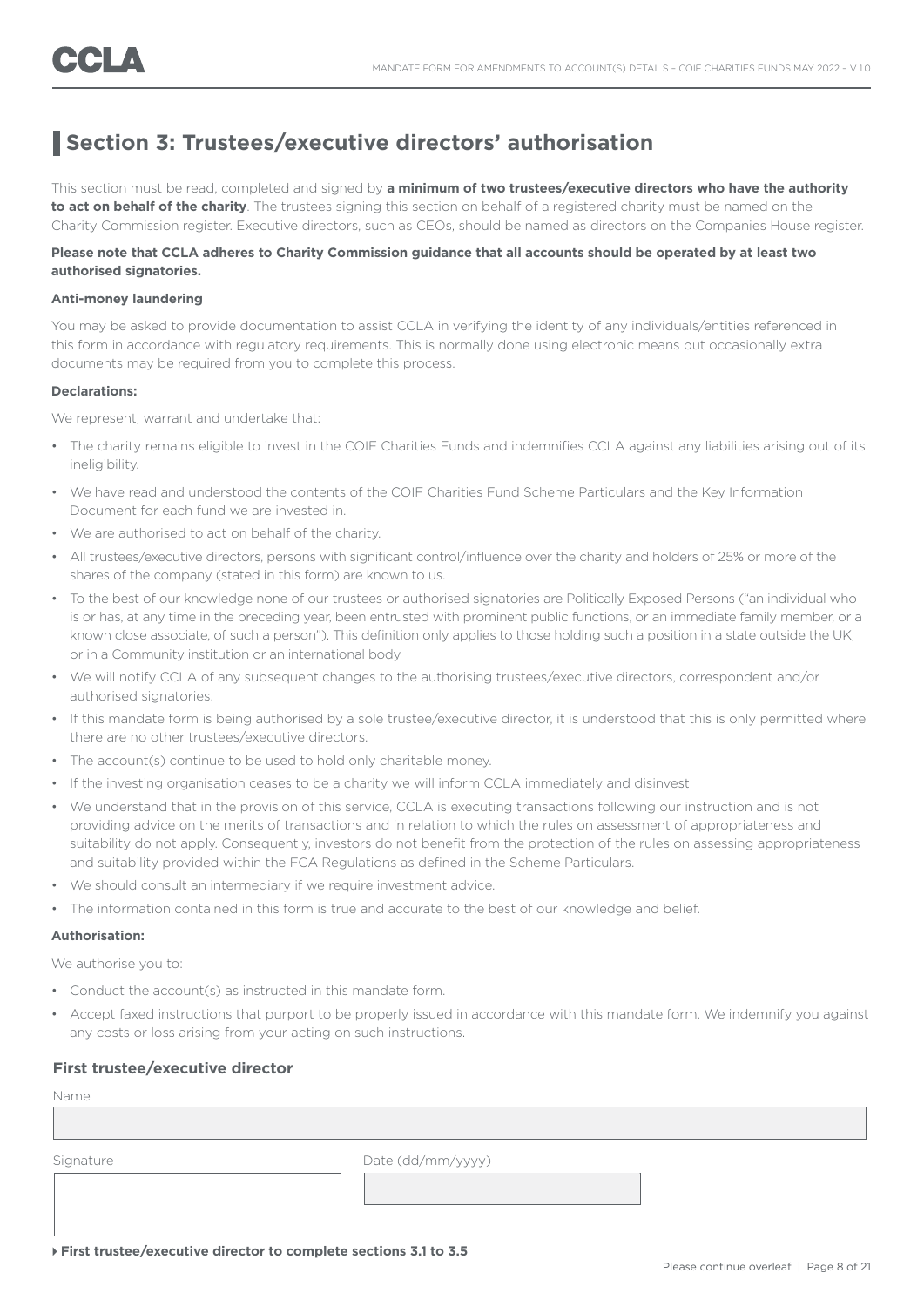|      | Second trustee/executive director                                                       |                                                                                                                       |
|------|-----------------------------------------------------------------------------------------|-----------------------------------------------------------------------------------------------------------------------|
| Name |                                                                                         |                                                                                                                       |
|      |                                                                                         |                                                                                                                       |
|      | Date (dd/mm/yyyy)<br>Signature                                                          |                                                                                                                       |
|      | ▶ Second trustee/executive director to complete sections 3.6 to 3.10                    |                                                                                                                       |
|      | 3.1 First trustee/executive director                                                    |                                                                                                                       |
|      | Title                                                                                   | Forename                                                                                                              |
|      |                                                                                         |                                                                                                                       |
|      | Middle name                                                                             | Surname                                                                                                               |
|      |                                                                                         |                                                                                                                       |
|      | Date of birth (dd/mm/yyyy)                                                              | Position                                                                                                              |
|      |                                                                                         |                                                                                                                       |
|      | Daytime telephone number                                                                |                                                                                                                       |
|      |                                                                                         |                                                                                                                       |
|      | Email address                                                                           |                                                                                                                       |
|      |                                                                                         |                                                                                                                       |
|      | be used according to terms stated on page 21 and will be held securely.<br>Home address | I agree to CCLA retaining my email information until I request otherwise, on the understanding that my data will only |
|      |                                                                                         |                                                                                                                       |
|      |                                                                                         |                                                                                                                       |
|      | Postcode                                                                                | Date moved to this address (dd/mm/yyyy)                                                                               |
|      |                                                                                         |                                                                                                                       |

### **If you have lived at your home address for less than three years, please provide details of your previous address below.**

Postcode Date moved to this address (dd/mm/yyyy) **3.2** Will you be the correspondent? Please note that all correspondence will be sent to you.

- Yes **Please go to 3.3** No **Please go to 3.4** 
	-
- **3.3** Please tick here if you are the correspondent and wish for correspondence to be sent to the charity's office address (see section 1.7).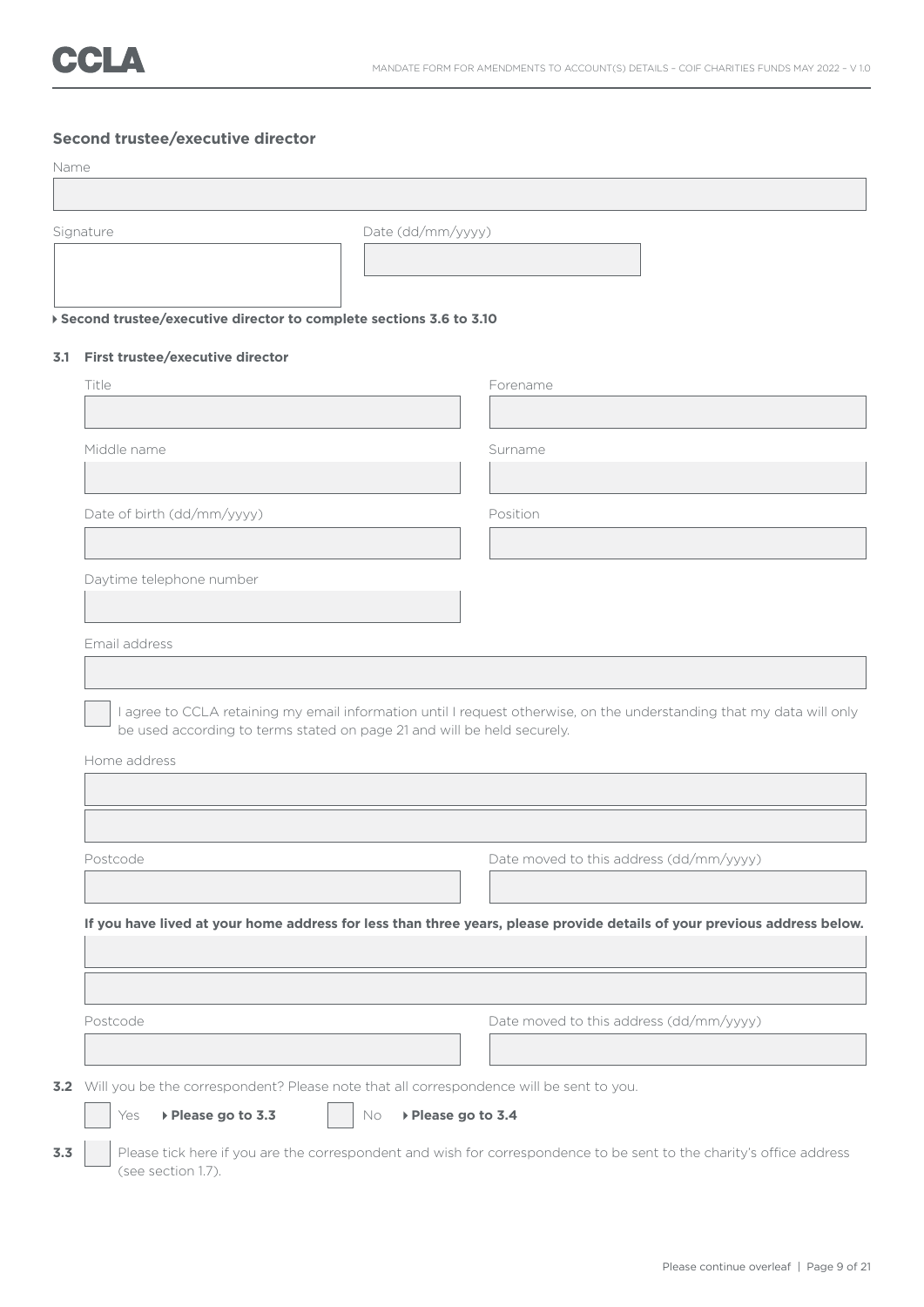

|     | 3.4 Will you be an authorised signatory?                                                                                                                                                         |                    |                                         |  |  |
|-----|--------------------------------------------------------------------------------------------------------------------------------------------------------------------------------------------------|--------------------|-----------------------------------------|--|--|
|     | Yes<br>No                                                                                                                                                                                        |                    |                                         |  |  |
|     | Signature                                                                                                                                                                                        | Date (dd/mm/yyyy)  |                                         |  |  |
|     |                                                                                                                                                                                                  |                    |                                         |  |  |
|     |                                                                                                                                                                                                  |                    |                                         |  |  |
|     |                                                                                                                                                                                                  |                    |                                         |  |  |
|     | I confirm that to the best of my knowledge all of the above information that I have provided is correct as at the date of signing.                                                               |                    |                                         |  |  |
| 3.5 | Please tick here if you do not want to receive information on CCLA's other products and services by post.                                                                                        |                    |                                         |  |  |
|     |                                                                                                                                                                                                  |                    |                                         |  |  |
|     | 3.6 Second trustee/executive director                                                                                                                                                            |                    |                                         |  |  |
|     | Title                                                                                                                                                                                            |                    | Forename                                |  |  |
|     |                                                                                                                                                                                                  |                    |                                         |  |  |
|     | Middle name                                                                                                                                                                                      |                    | Surname                                 |  |  |
|     |                                                                                                                                                                                                  |                    |                                         |  |  |
|     | Date of birth (dd/mm/yyyy)                                                                                                                                                                       |                    | Position                                |  |  |
|     |                                                                                                                                                                                                  |                    |                                         |  |  |
|     | Daytime telephone number                                                                                                                                                                         |                    |                                         |  |  |
|     |                                                                                                                                                                                                  |                    |                                         |  |  |
|     | Email address                                                                                                                                                                                    |                    |                                         |  |  |
|     |                                                                                                                                                                                                  |                    |                                         |  |  |
|     |                                                                                                                                                                                                  |                    |                                         |  |  |
|     | I agree to CCLA retaining my email information until I request otherwise, on the understanding that my data will only<br>be used according to terms stated on page 21 and will be held securely. |                    |                                         |  |  |
|     | Home address                                                                                                                                                                                     |                    |                                         |  |  |
|     |                                                                                                                                                                                                  |                    |                                         |  |  |
|     |                                                                                                                                                                                                  |                    |                                         |  |  |
|     |                                                                                                                                                                                                  |                    |                                         |  |  |
|     | Postcode                                                                                                                                                                                         |                    | Date moved to this address (dd/mm/yyyy) |  |  |
|     |                                                                                                                                                                                                  |                    |                                         |  |  |
|     | If you have lived at your home address for less than three years, please provide details of your previous address below.                                                                         |                    |                                         |  |  |
|     |                                                                                                                                                                                                  |                    |                                         |  |  |
|     |                                                                                                                                                                                                  |                    |                                         |  |  |
|     | Postcode                                                                                                                                                                                         |                    | Date moved to this address (dd/mm/yyyy) |  |  |
|     |                                                                                                                                                                                                  |                    |                                         |  |  |
| 3.7 | Will you be the correspondent? Please note that all correspondence will be sent to you.                                                                                                          |                    |                                         |  |  |
|     | ▶ Please go to 3.8<br>Yes<br>No                                                                                                                                                                  | ▶ Please go to 3.9 |                                         |  |  |
|     |                                                                                                                                                                                                  |                    |                                         |  |  |
| 3.8 | Please tick here if you are the correspondent and wish for correspondence to be sent to the charity's office address<br>(see section 1.7).                                                       |                    |                                         |  |  |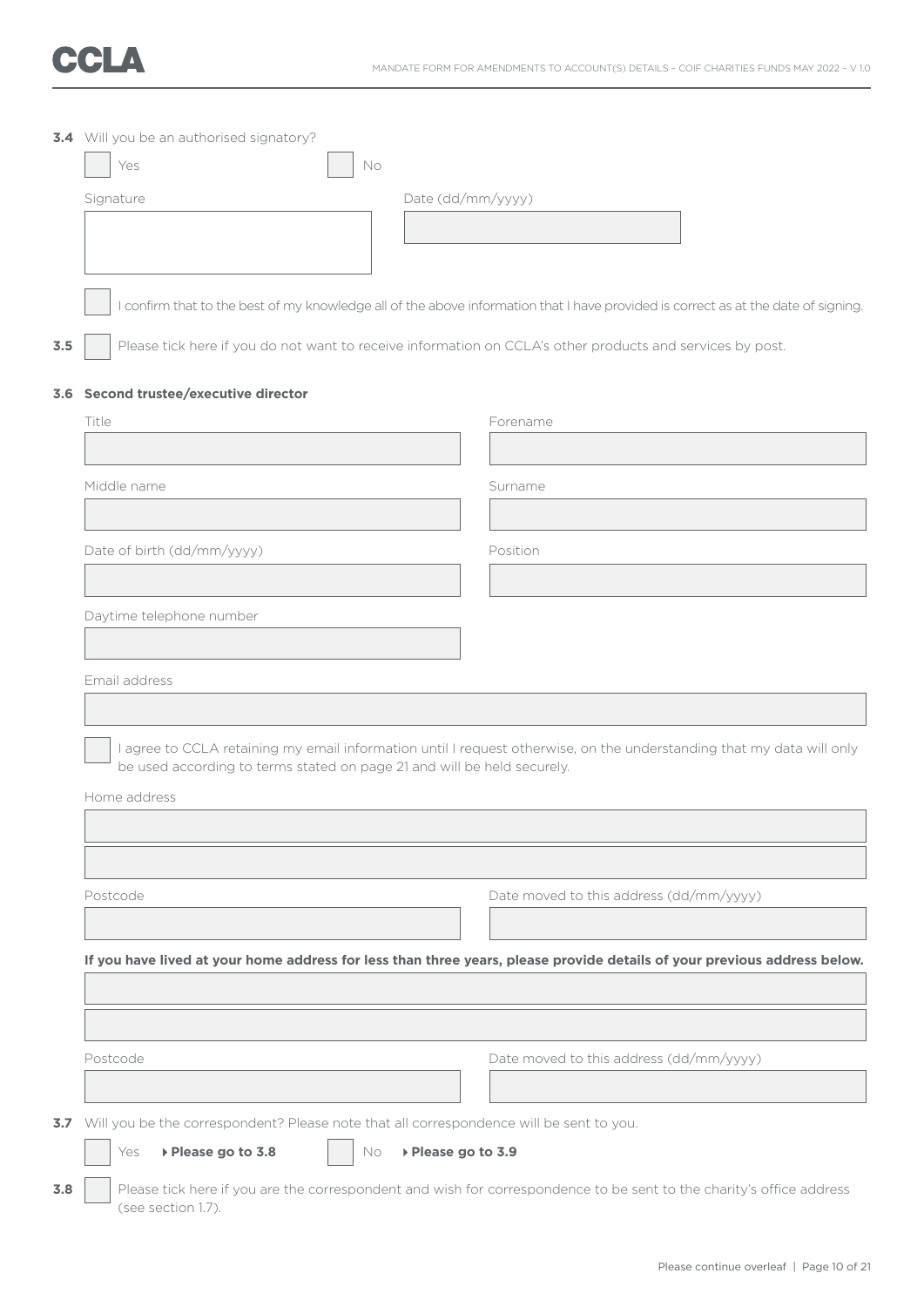

| 3.9  | Will you be an authorised signatory?<br>No.<br>Yes |                                                                                                                                  |
|------|----------------------------------------------------|----------------------------------------------------------------------------------------------------------------------------------|
|      | Signature                                          | Date (dd/mm/yyyy)                                                                                                                |
|      |                                                    | confirm that to the best of my knowledge all of the above information that I have provided is correct as at the date of signing. |
| 3.10 |                                                    | Please tick here if you do not want to receive information on CCLA's other products and services by post.                        |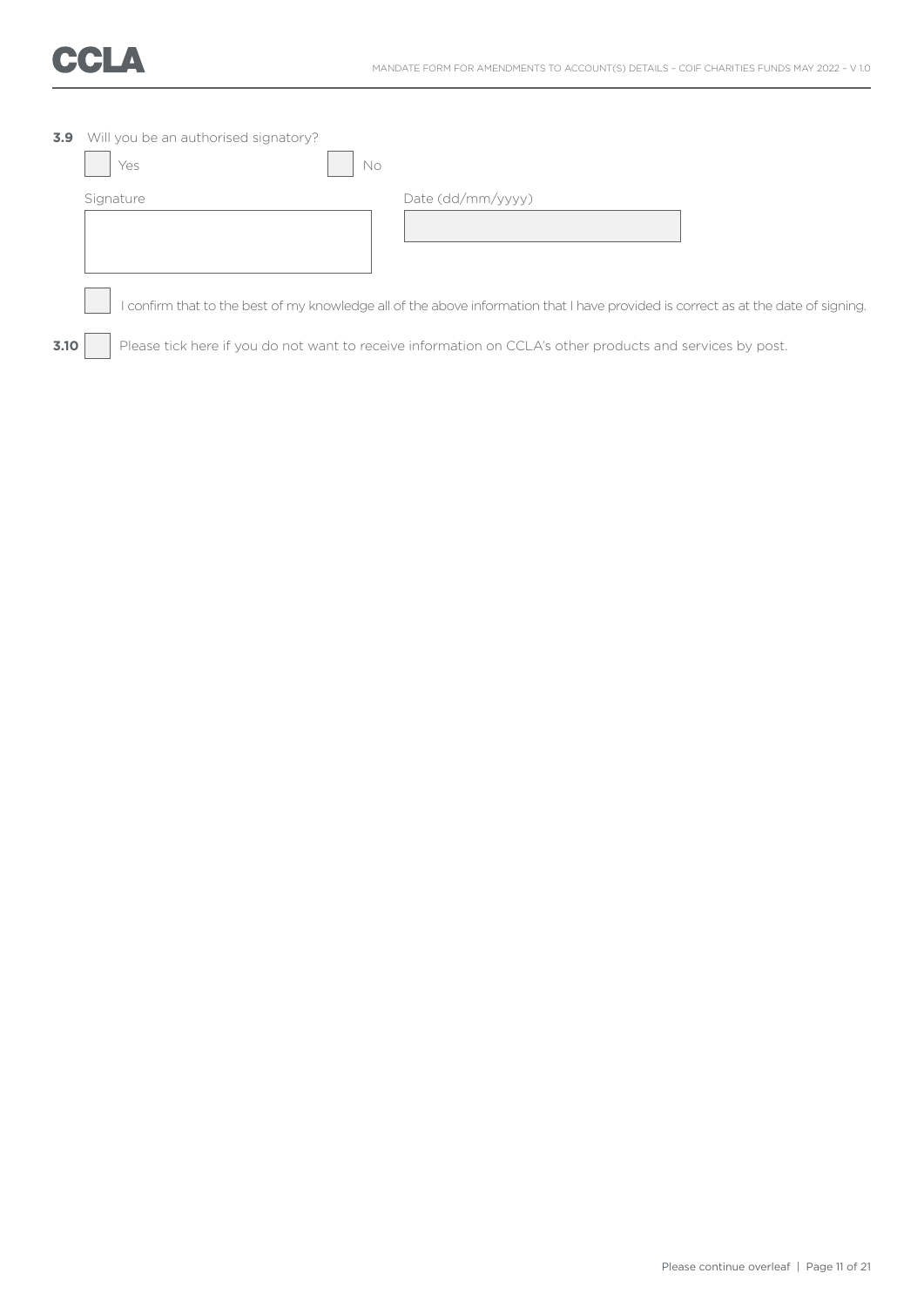### **Section 4: Correspondent (to whom all correspondence will be sent)**

**4.1** Only complete this section if the correspondent has not completed section 3.

| Title                                                                                                                    | Forename                                                                                                               |
|--------------------------------------------------------------------------------------------------------------------------|------------------------------------------------------------------------------------------------------------------------|
|                                                                                                                          |                                                                                                                        |
| Middle name                                                                                                              | Surname                                                                                                                |
|                                                                                                                          |                                                                                                                        |
| Date of birth (dd/mm/yyyy)                                                                                               | Position                                                                                                               |
|                                                                                                                          |                                                                                                                        |
| Daytime telephone number                                                                                                 |                                                                                                                        |
|                                                                                                                          |                                                                                                                        |
| Email address                                                                                                            |                                                                                                                        |
|                                                                                                                          |                                                                                                                        |
|                                                                                                                          | I agree to CCLA retaining my email information until I request otherwise, on the understanding that my data will only  |
| be used according to terms stated on page 21 and will be held securely.                                                  |                                                                                                                        |
| Home address                                                                                                             |                                                                                                                        |
|                                                                                                                          |                                                                                                                        |
|                                                                                                                          |                                                                                                                        |
| Postcode                                                                                                                 | Date moved to this address (dd/mm/yyyy)                                                                                |
|                                                                                                                          |                                                                                                                        |
| Date (dd/mm/yyyy)<br>Signature                                                                                           |                                                                                                                        |
|                                                                                                                          |                                                                                                                        |
|                                                                                                                          |                                                                                                                        |
|                                                                                                                          |                                                                                                                        |
| of signing.                                                                                                              | I confirm that to the best of my knowledge all of the above information that I have provided is correct as at the date |
|                                                                                                                          |                                                                                                                        |
| Will you be an authorised signatory?                                                                                     |                                                                                                                        |
| ▶ Please complete the address fields below<br>Yes                                                                        | ▶ Please go to 4.3<br>No.                                                                                              |
| If you have lived at your home address for less than three years, please provide details of your previous address below. |                                                                                                                        |
|                                                                                                                          |                                                                                                                        |
|                                                                                                                          |                                                                                                                        |
|                                                                                                                          |                                                                                                                        |
| Postcode                                                                                                                 | Date moved to this address (dd/mm/yyyy)                                                                                |
|                                                                                                                          |                                                                                                                        |
| Please tick here if you wish for correspondence to be sent to the charity's office address (see section 1.7).            |                                                                                                                        |
|                                                                                                                          |                                                                                                                        |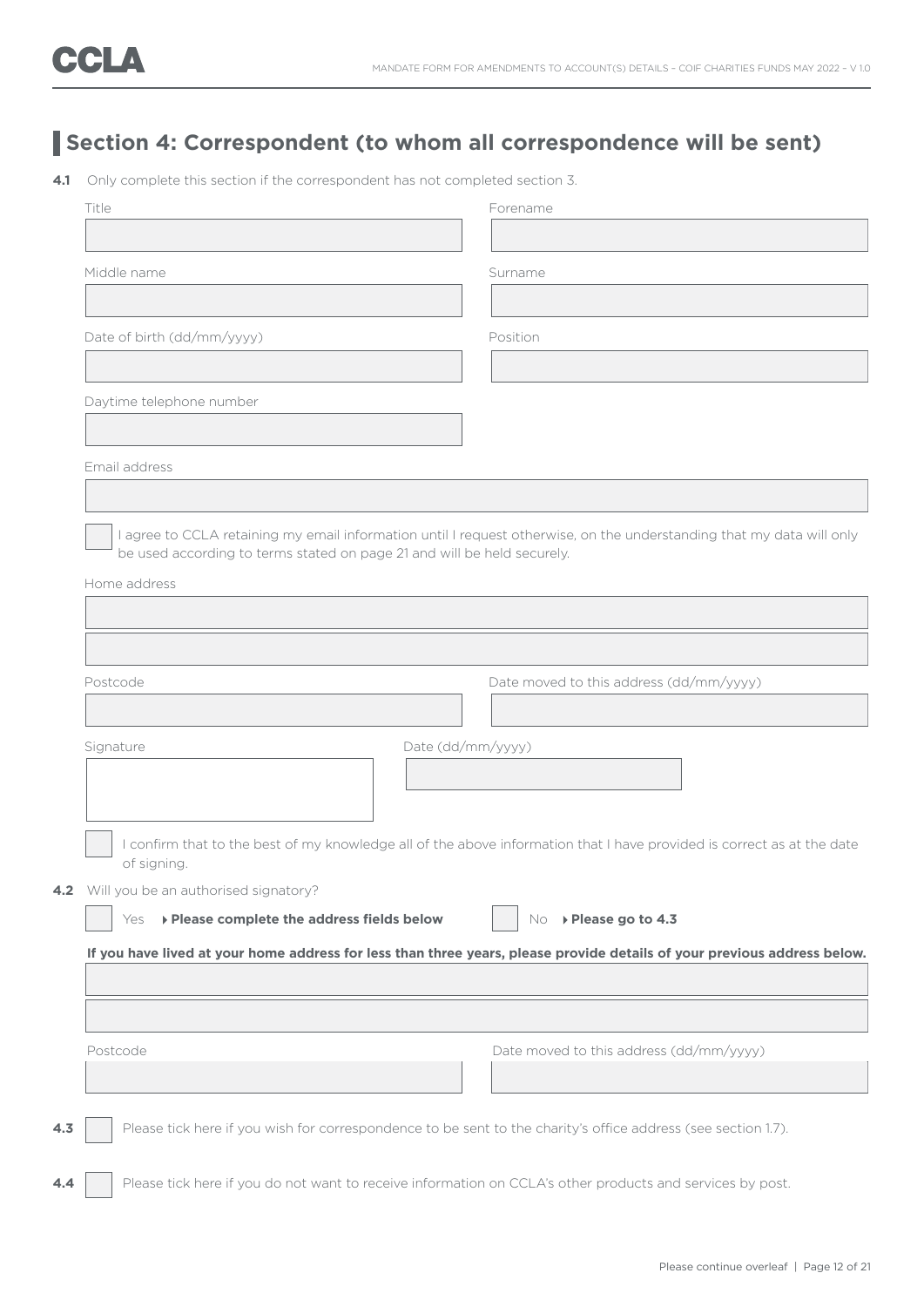### **Section 5: Additional authorised signatories**

**Please photocopy pages of section 5 if you require more than two additional signatories.**

#### **5.1 Additional authorised signatory**

| Title                                                                   | Forename                                                                                                                           |
|-------------------------------------------------------------------------|------------------------------------------------------------------------------------------------------------------------------------|
|                                                                         |                                                                                                                                    |
| Middle name                                                             | Surname                                                                                                                            |
|                                                                         |                                                                                                                                    |
| Date of birth (dd/mm/yyyy)                                              | Position                                                                                                                           |
|                                                                         |                                                                                                                                    |
| Daytime telephone number                                                |                                                                                                                                    |
|                                                                         |                                                                                                                                    |
| Email address                                                           |                                                                                                                                    |
|                                                                         |                                                                                                                                    |
| be used according to terms stated on page 21 and will be held securely. | I agree to CCLA retaining my email information until I request otherwise, on the understanding that my data will only              |
| Home address                                                            |                                                                                                                                    |
|                                                                         |                                                                                                                                    |
|                                                                         |                                                                                                                                    |
| Postcode                                                                | Date moved to this address (dd/mm/yyyy)                                                                                            |
|                                                                         |                                                                                                                                    |
|                                                                         | If you have lived at your home address for less than three years, please provide details of your previous address below.           |
|                                                                         |                                                                                                                                    |
|                                                                         |                                                                                                                                    |
| Postcode                                                                | Date moved to this address (dd/mm/yyyy)                                                                                            |
|                                                                         |                                                                                                                                    |
| Signature                                                               | Date (dd/mm/yyyy)                                                                                                                  |
|                                                                         |                                                                                                                                    |
|                                                                         |                                                                                                                                    |
|                                                                         |                                                                                                                                    |
|                                                                         |                                                                                                                                    |
|                                                                         | I confirm that to the best of my knowledge all of the above information that I have provided is correct as at the date of signing. |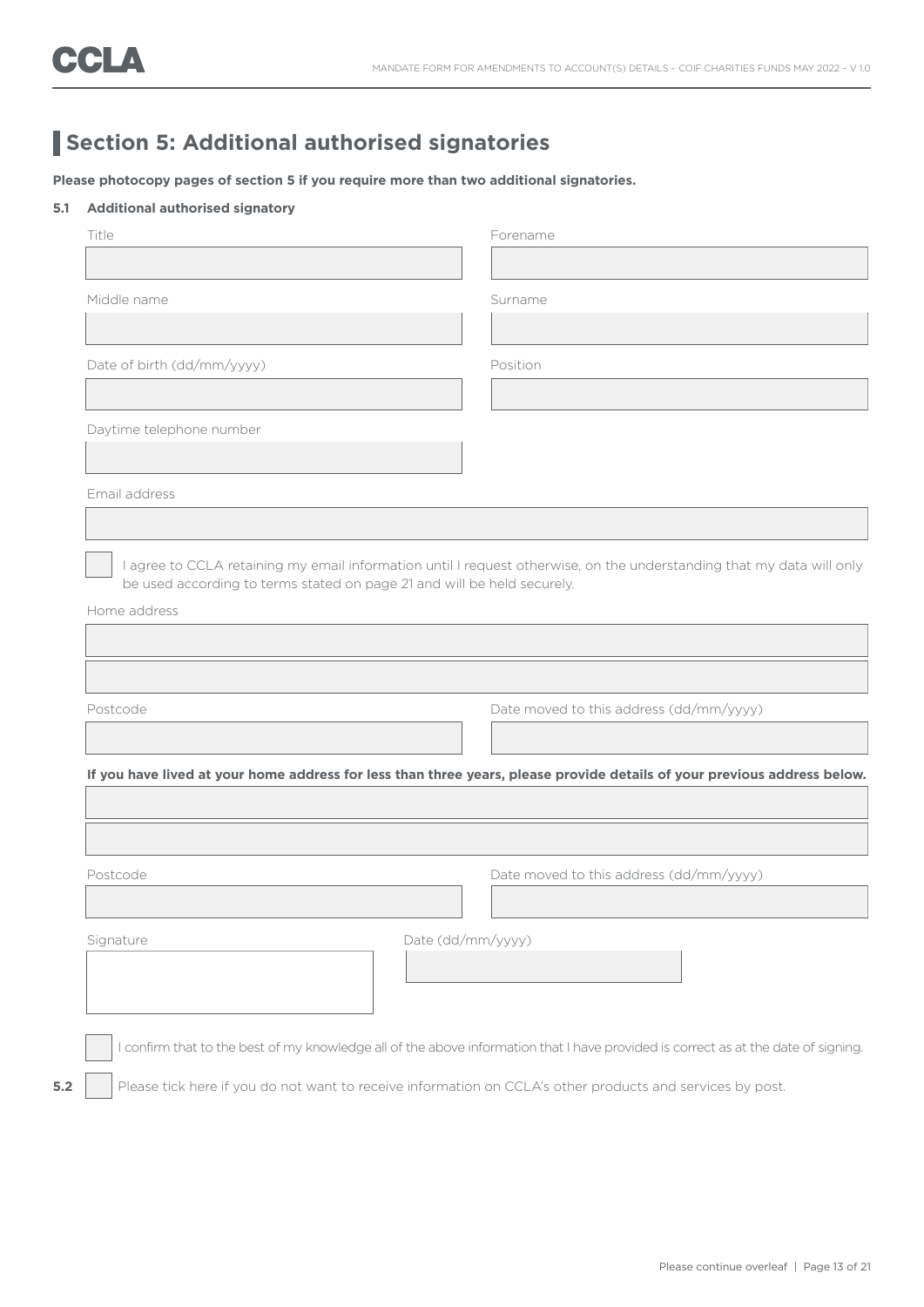### **5.3 Additional authorised signatory**

| Title                                                                                   |                   | Forename                                                                                                                           |
|-----------------------------------------------------------------------------------------|-------------------|------------------------------------------------------------------------------------------------------------------------------------|
|                                                                                         |                   |                                                                                                                                    |
| Middle name                                                                             |                   | Surname                                                                                                                            |
| Date of birth (dd/mm/yyyy)                                                              |                   | Position                                                                                                                           |
|                                                                                         |                   |                                                                                                                                    |
| Daytime telephone number                                                                |                   |                                                                                                                                    |
|                                                                                         |                   |                                                                                                                                    |
| Email address                                                                           |                   |                                                                                                                                    |
| be used according to terms stated on page 21 and will be held securely.<br>Home address |                   |                                                                                                                                    |
|                                                                                         |                   |                                                                                                                                    |
|                                                                                         |                   |                                                                                                                                    |
| Postcode                                                                                |                   | Date moved to this address (dd/mm/yyyy)                                                                                            |
|                                                                                         |                   |                                                                                                                                    |
|                                                                                         |                   |                                                                                                                                    |
|                                                                                         |                   |                                                                                                                                    |
|                                                                                         |                   | If you have lived at your home address for less than three years, please provide details of your previous address below.           |
| Postcode                                                                                |                   | Date moved to this address (dd/mm/yyyy)                                                                                            |
| Signature                                                                               | Date (dd/mm/yyyy) |                                                                                                                                    |
|                                                                                         |                   |                                                                                                                                    |
|                                                                                         |                   | I confirm that to the best of my knowledge all of the above information that I have provided is correct as at the date of signing. |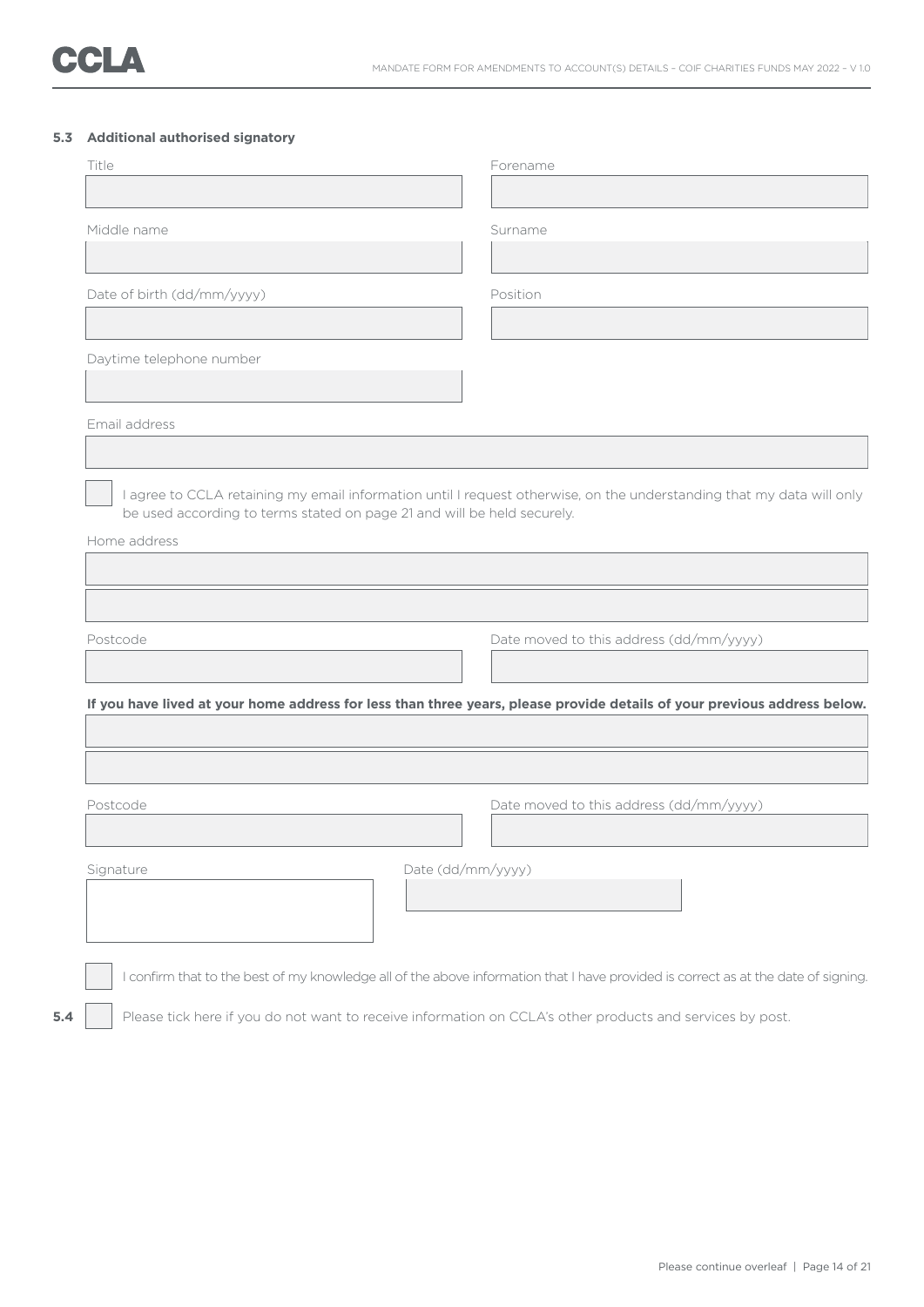### **Section 6: Changing the subtitle of your account(s)**

**6.1** Do you wish to add or change the subtitle of any of your COIF Charities Fund account(s) mentioned in 1.2?

| Yes            | No<br>▶ Please go to section 7 |
|----------------|--------------------------------|
| Account number | New subtitle                   |
|                |                                |
| Account number | New subtitle                   |
|                |                                |
| Account number | New subtitle                   |
|                |                                |
| Account number | New subtitle                   |
|                |                                |
| Account number | New subtitle                   |
|                |                                |
| Account number | New subtitle                   |
|                |                                |
| Account number | New subtitle                   |
|                |                                |
| Account number | New subtitle                   |
|                |                                |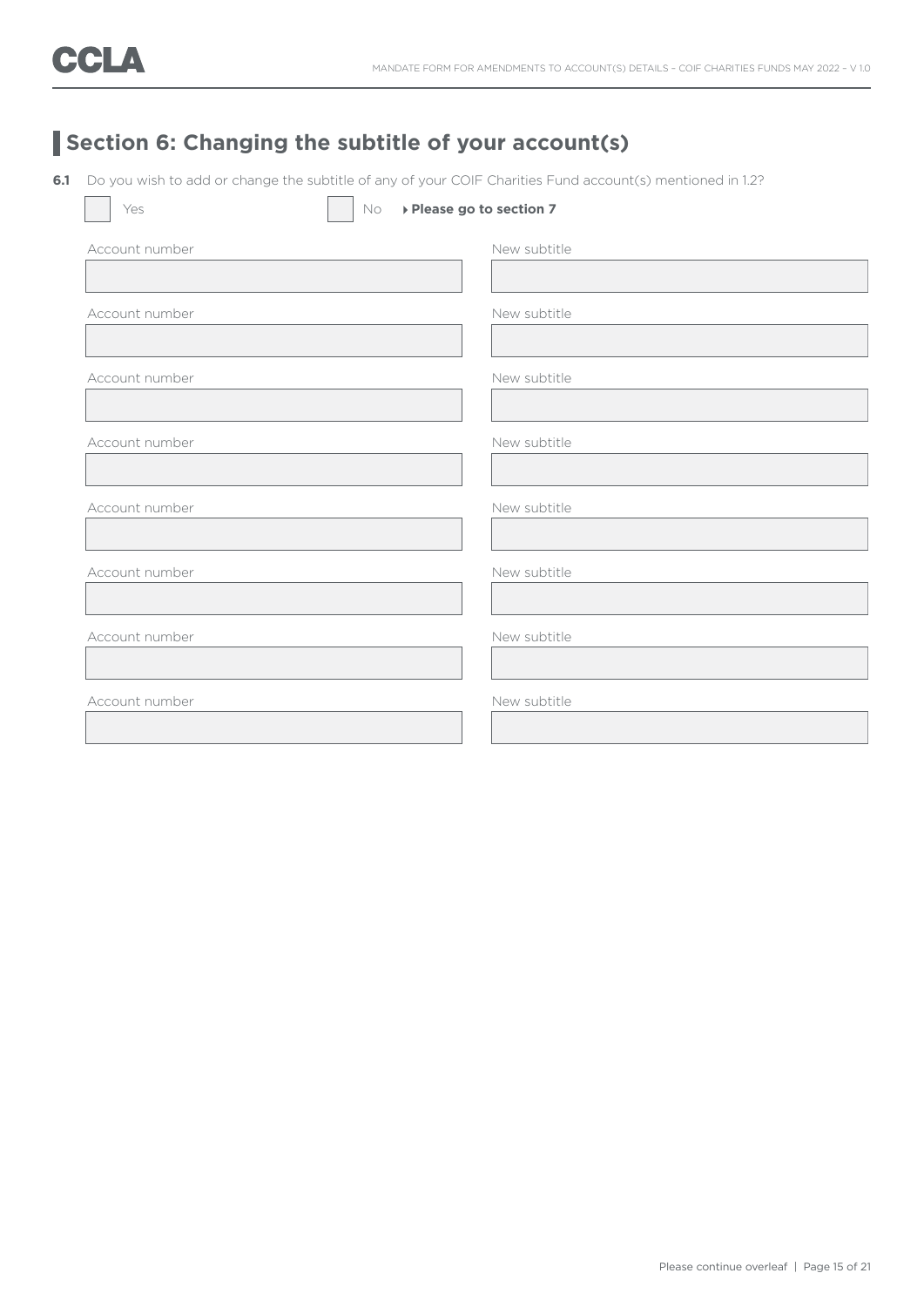|     |                        | Section 7: Income (for Deposit Fund/Income Units only)*                                                                                                                                   |              |
|-----|------------------------|-------------------------------------------------------------------------------------------------------------------------------------------------------------------------------------------|--------------|
| 7.1 |                        | Do you wish to change your income payment instructions?                                                                                                                                   |              |
|     | Yes                    | ▶ Please go to 7.2 and/or 7.3 and/or 7.4<br>$No \rightarrow$ Please go to section 8                                                                                                       |              |
| 7.2 |                        | For COIF Charities Deposit Fund accounts only                                                                                                                                             |              |
|     | Please tick one option |                                                                                                                                                                                           |              |
|     |                        | Add income to the balance of this account(s)                                                                                                                                              |              |
|     | <b>OR</b>              |                                                                                                                                                                                           |              |
|     |                        | Pay income to another COIF Charities Deposit Fund account                                                                                                                                 |              |
|     |                        |                                                                                                                                                                                           | $\mathbf C$  |
|     | <b>OR</b>              |                                                                                                                                                                                           |              |
|     |                        | Pay income to the nominated bank account (in section 8)                                                                                                                                   |              |
| 7.3 |                        | For COIF Charities Investment Fund, COIF Charities Ethical Investment Fund, COIF Charities Fixed Interest Fund<br>and COIF Charities Global Equity Income Fund Income Unit accounts only. |              |
|     | Please tick one option |                                                                                                                                                                                           |              |
|     |                        | Pay income to COIF Charities Deposit Fund account                                                                                                                                         |              |
|     |                        |                                                                                                                                                                                           | $\mathsf{C}$ |
|     | <b>OR</b>              |                                                                                                                                                                                           |              |
|     |                        | Pay income to the nominated bank account (in section 8)                                                                                                                                   |              |
| 7.4 |                        | For COIF Charities Property Fund Income Unit accounts only.                                                                                                                               |              |
|     | Please tick one option |                                                                                                                                                                                           |              |
|     | Reinvest income        |                                                                                                                                                                                           |              |
|     | <b>OR</b>              |                                                                                                                                                                                           |              |
|     |                        | Pay income to COIF Charities Deposit Fund account                                                                                                                                         |              |
|     |                        |                                                                                                                                                                                           |              |
|     |                        |                                                                                                                                                                                           | $\mathsf{C}$ |
|     | <b>OR</b>              |                                                                                                                                                                                           |              |
|     |                        | Pay income to the nominated bank account (in section 8)                                                                                                                                   |              |

\*For the Deposit Fund, income is distributed monthly. For the Income Units of all other funds, income is distributed quarterly.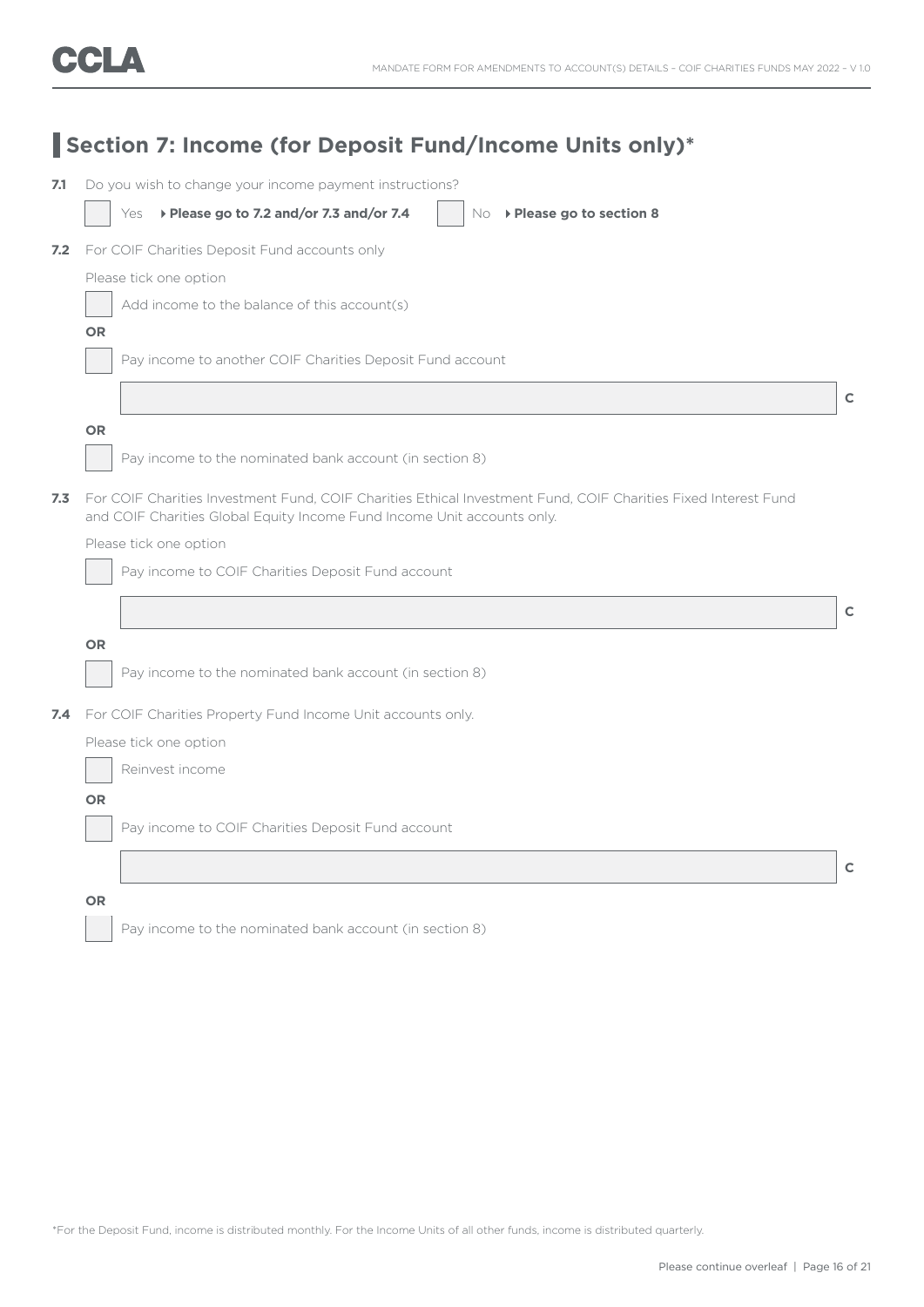### **Section 8: Nominated bank details**

**Important information: Payments may only be made to a bank account in the charity's name. Please see section 11 for the acceptable documents required to verify the bank account. Subscription payments must originate from the nominated bank account.**

8.1 Do you wish to change the nominated bank account details?

| Yes                                        | No. | ▶ Please go to section 9 |
|--------------------------------------------|-----|--------------------------|
| Bank/building society name                 |     |                          |
|                                            |     |                          |
| Account name                               |     |                          |
|                                            |     |                          |
| Sort code                                  |     | Account number           |
|                                            |     |                          |
| Building society reference (if applicable) |     |                          |
|                                            |     |                          |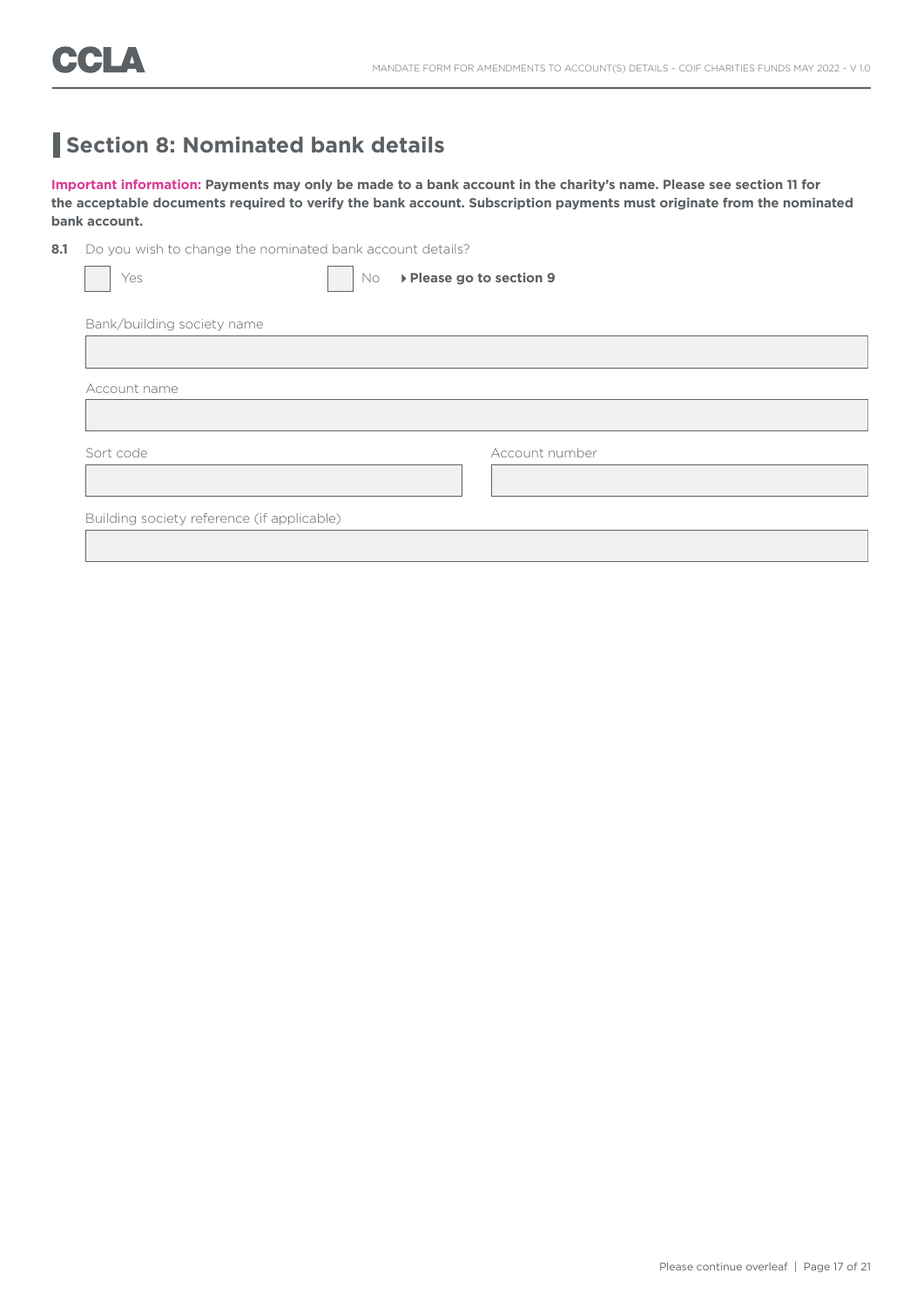### **Section 9: Additional information**

**Please use this section to disclose any additional information or support requirements.**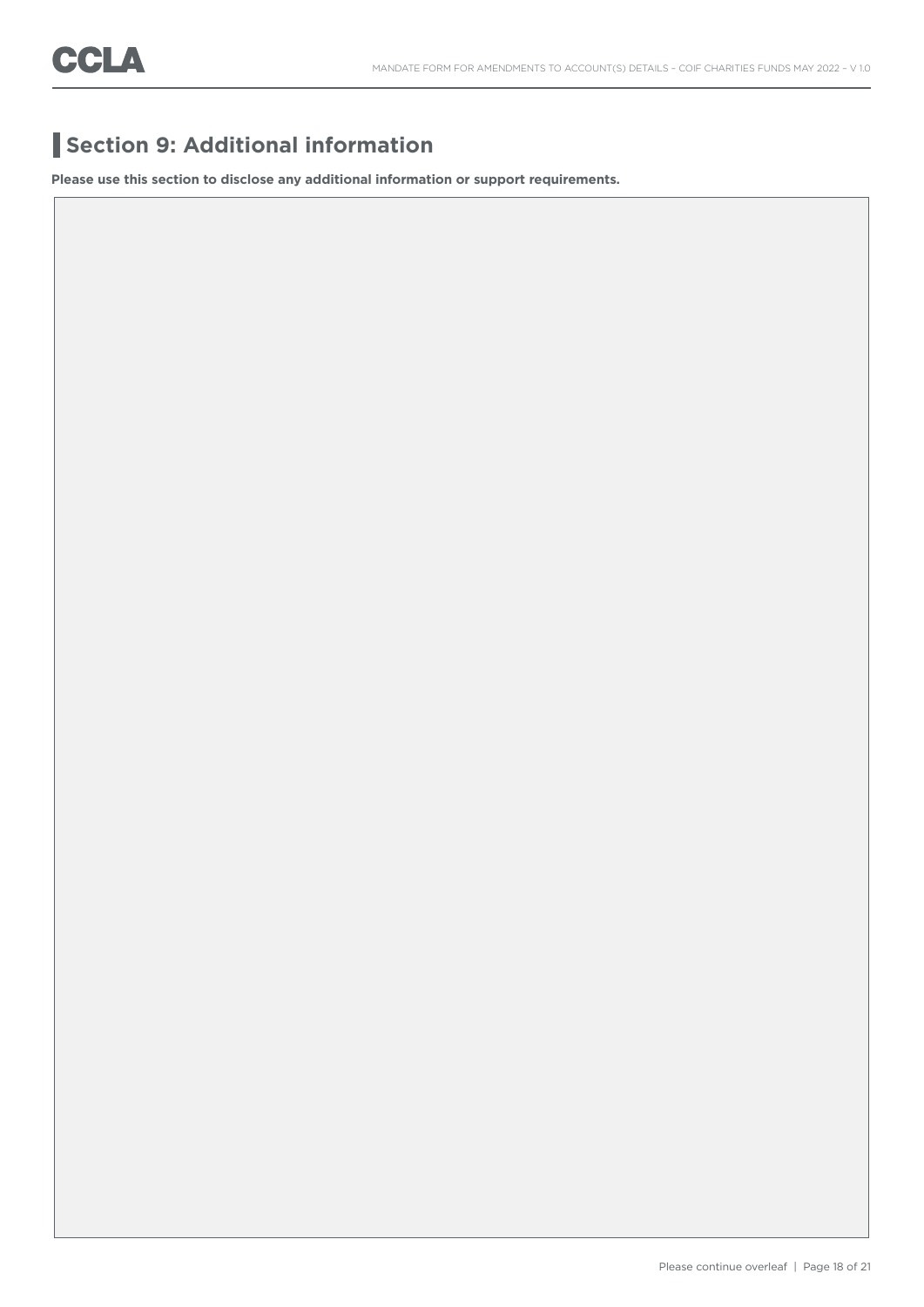### **Section 10: Email instructions authority**

Instructions on a CCLA form, sent by email to us as a PDF, and signed in accordance with the account mandate, can be accepted if we have the relevant email instructions authority.

Please complete this section if you would like us to accept instructions by email.

**Important information: A PDF version of a CCLA form attached to your email is your instruction to us and should be sent to correspondence@ccla.co.uk. Do not send the original documentation in the post and do not resend the email and/or the attachment as your instruction may be processed again. This mailbox will automatically upload the PDF for processing so any additional information contained in the body of the email will not be seen. If you have any additional information about the instruction, please send your email and PDF to clientservices@ccla.co.uk.**

#### **Authority to accept email instructions**

In consideration of CCLA agreeing to accept from us, notwithstanding the terms of the relevant mandate, from time to time instructions purporting to come from us in the form of email instructions in relation to our account(s), we confirm and accept that CCLA does not accept responsibility for, and we will not seek to hold CCLA liable for any actions, proceedings, claims, losses, damage, costs and expenses that may be suffered or incurred as a result of CCLA accepting, or acting upon, instructions that CCLA reasonably believes have come from us, or have been given on our behalf. We accept responsibility for any losses or costs that might be incurred as a result of the cancellation of any purchase or sale of units carried out as a result of CCLA accepting, or acting upon, instructions that CCLA reasonably believes have come from us or have been given on our behalf.

#### **Authorisation**

Authorised signatory name

Signature Date (dd/mm/yyyy)

Authorised signatory name

Signature Date (dd/mm/yyyy)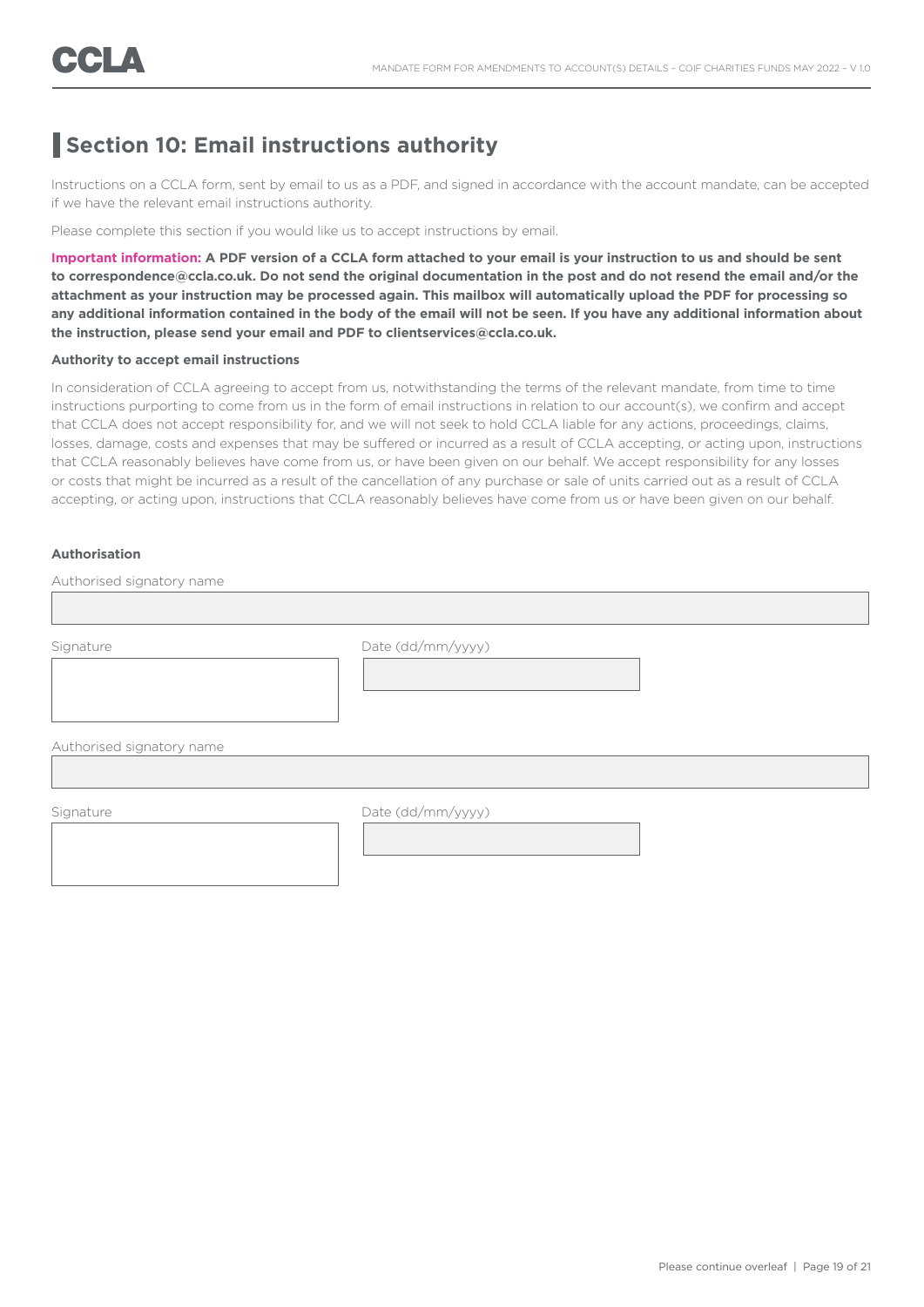### **Section 11: Check list and documentation required**

#### **PLEASE TICK TO CONFIRM ALL OF THE DOCUMENTS ARE ENCLOSED.**

If you have provided us with new bank account details under section 8, please return the form with one of the following:

- an original paying-in slip
- an original cheque marked 'void'
- A certified copy of a bank statement

 If you are sending a certified copy of a bank statement, the certification must be carried out by one of the following listed below:

- Representative of an FCA or EU equivalent regulated firm (e.g. bank manager)
- Solicitor/lawyer
- Chartered accountant
- Notary
- Minister of religion
- Director of a VAT registered charity
- Officer of the British Armed Forces
- Government department official
- Official of an overseas embassy, consulate or high commission
- Any CCLA Investment Management Limited employee

### **The professional certifying the bank statement should:**

- **• be a different person from anyone named on the form**
- **• not be related, in a relationship or living at the same address to any person named on the form**
- **• write 'Certified to be a true copy of the original seen by me' on the document**
- **• sign and date the document**
- **• print their name under the signature and add their occupation, address and telephone number.**

 If your charity is not registered with the Charity Commission for England and Wales, please attach a copy of the minutes of a recent trustee meeting for the purpose of confirming the relationship of the authorising trustee(s) to your charity. The minutes should not be any older than 12 months and the authorising trustees/executive directors as indicated in section 3 should be named in the minutes.

If your organisation is not a church council or the charity is not required to be registered with the Charity Commission, please supply a copy of correspondence from HM Revenue & Customs stating charitable status. The correspondence must show the charity's name, address and the HM Revenue & Customs reference number. If this is not the case, an explanation must be provided in section 9.

 If your charity is registered with the Charity Commission for England and Wales the authorising trustees that have signed in section 3 must appear on the register.

 For the trustees who have authorised this mandate form and the authorised signatories appointed **who reside outside of the United Kingdom**, please attach the following evidence so we may verify your identity:

- Certified copy of passport photo page or certified copy of driving licence *and*
- Certified copy of utility bill (not more than three months old)

 Certification must be carried out by one of the following: a representative of an FCA or EU equivalent regulated firm, a solicitor/lawyer, a chartered accountant, a notary, a minister of religion, a director of a VAT registered charity, an officer of the British Armed Forces, a government department official or an official of an overseas embassy, consulate or high commission or any CCLA Investment Management Limited employee.

 The certification must include the words **'Certified to be a true copy of the original seen by me'**. The professional should be a different person, not be related, in a relationship or living at the same address to anyone named on the mandate form and should sign, date, print their name under the signature and add their occupation, address and telephone number, all in BLOCK CAPITALS and in English.